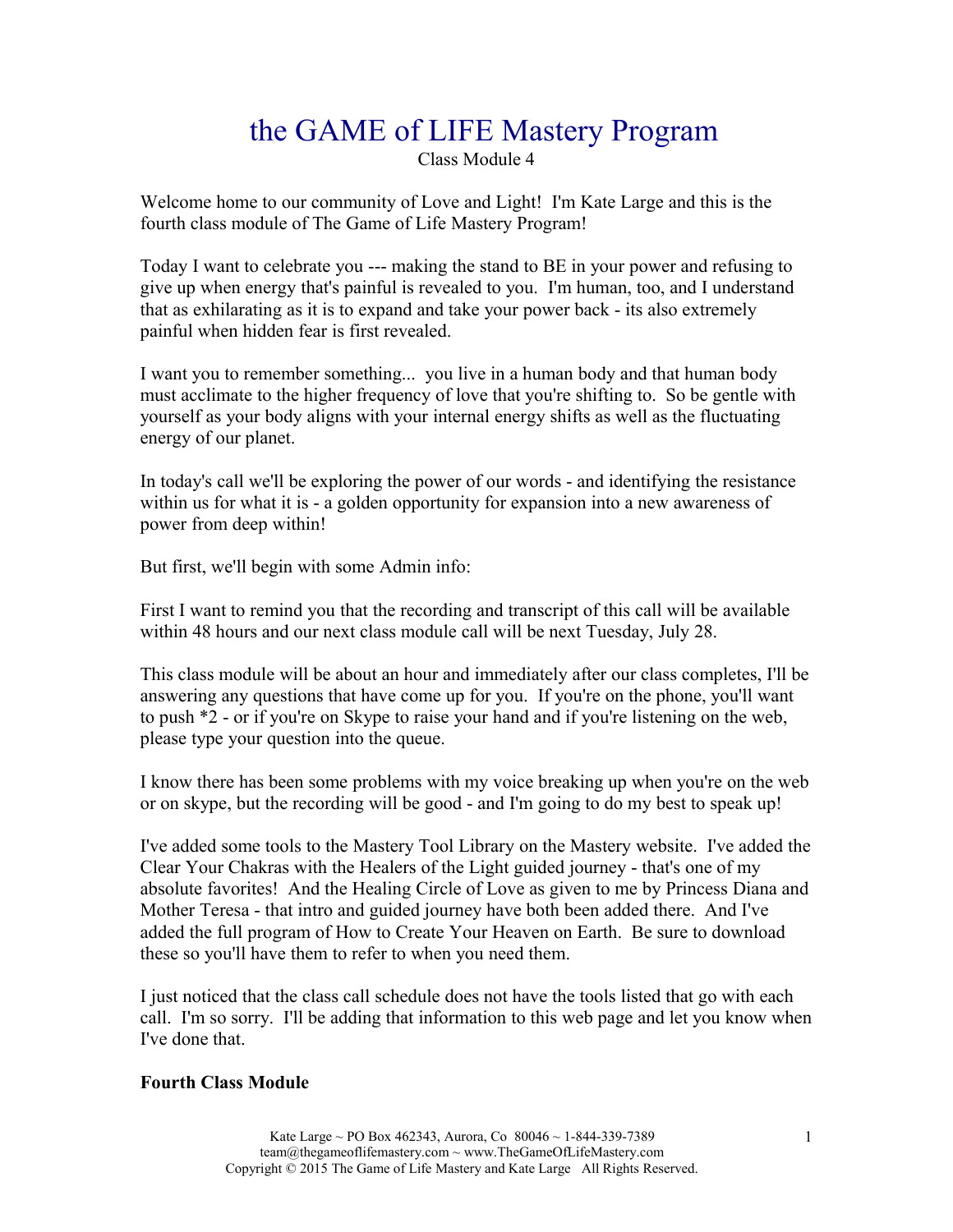Okay... so this is our fourth class module and I trust that you've completed your homework - reading the third and fourth chapters of the workbook - The Power of the Word and the Law of Non-Resistance and completed the Workbook Sessions. But don't stress if you haven't completed it - simply allow the universe to guide you as to what will make the greatest impact on your life right now and follow through with that! The rest of the information will always be there!

We've been exploring the nuts and bolts of how we create the reality of our lives through our energy. And we're learning how to re-write our subconscious records - those neural pathways of belief that no longer serve us. If you're having trouble re-writing your pathway of believing you deserve to be happy, please contact me by email or through the Facebook community - we want to support you and help you process through whatever is holding you back!

We've explored how everything is energy and that you have a choice as to your energetic frequency. We've learned how powerful it is to choose our energy - taking us out of auto-pilot to reclaim our power and focus our energy to create what we really want.

And we know that choosing is a two step process:

1. you must know what the energy you wish to BE in feels like and stay there as much as humanly possible - and we've discussed in previous calls, how to choose that energy.

2. is to recognize what less than love energy of resistance feels like and take the necessary steps to restore your love or above energy.

There is a surplus of tools in the Mastery Tool Library on the Mastery Website - plus the private Facebook Community and don't forget all the tools you've brought with you to help you transmute out of and process and heal resistance energy.

Maintaining love or above energy as much as humanly possible re-writes your neural pathway of belief - re-writes your subconscious record and creates a new reality.

#### **Acceptance**

Today we're going to talk about the power of your words and thoughts, plus how to BE non-resistant, but first I want to shine the spotlight on Acceptance - specifically the energetic state of Acceptance.

You've come to this program because you know there's something more for you…

You may be miserable in an area or all areas of your life -- or your life may be wonderful, but still you know there's something greater than what you're experiencing now available to you --- but you just can't quite access it.

That's where I was, when I was introduced to Florence and her teachings. I was miserable in most of the areas of my life and I had known throughout my BE-ing – for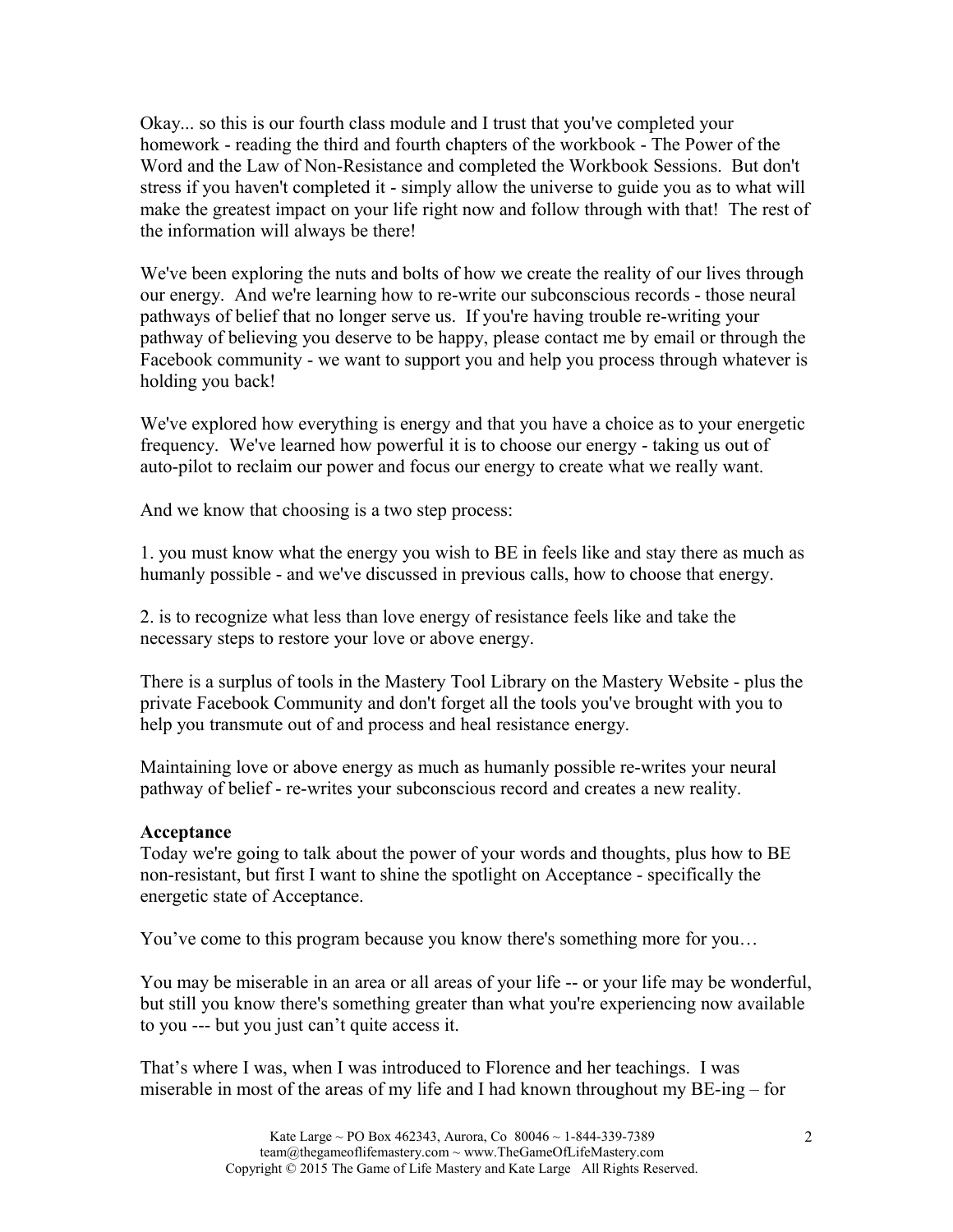years – that there was something more for me – something bigger than me -- that if I could just access it, I would find the happiness that I longed for.

But somehow, it kept eluding me. I didn't know why and I didn't know how to change what I was experiencing to something better.

I've learned a lot since that day Florence's Game of Life and How to Play It landed in my hands.

That day the door opened to something better for me and I never wanted to go back to the miserable existence I had been living – being a victim, struggling in an abundance of lack, feeling separated from God by sin, searching for the love that I knew existed – somewhere…

Through the years I've almost drowned in fear and I've been showered in blessings. Through it all, I've persevered holding to faith and trust that something better really does exist.

And now I've found it. I've discovered the key to my version of heaven on earth. and I've been living in a form of it for a few years, but now, I not only feel like I've achieved it, I understand it.

And that's what I'm going to share with you. Shifting into and breathing into and living your version of heaven on earth - when that happens, it's a moment in time when you shift from "trust" and "faith" to "Knowing" -- Knowing without doubt or hesitation that you are Divinely supported – you ARE lovable, deserving, good enough, and worthy. Its that shift from trust and faith to knowing that BE-ing happy is more than a possibility, because you've moving into the BE-ingness of what happy is for you in the moment.

This is a process that you breathe into. One day you realize you're living your version of heaven on earth because even though your life may not have all the bells and whistles that most people think they need to make them happy, you have within you a profound, enduring sense of peace --- and the closest human word I can relate it to is "contentment" - and you feel that within you and that feels amazing. And you're blanketed - you're surrounded with and supported by a cushion of love that defies description.

The key to being able to take in the joy when your life is miserable… is acceptance.

Acceptance.

Acceptance doesn't mean you're in agreement with what you're currently experiencing.

BE-ing in acceptance of the status of your life opens the door for you to create something new. BE-ing in acceptance transcends your energy from denial and the disbelief that your status quo could possibly be your life - and so many times we don't' want to accept what our life is.... because we think it will keep us stuck there --- and that's not true.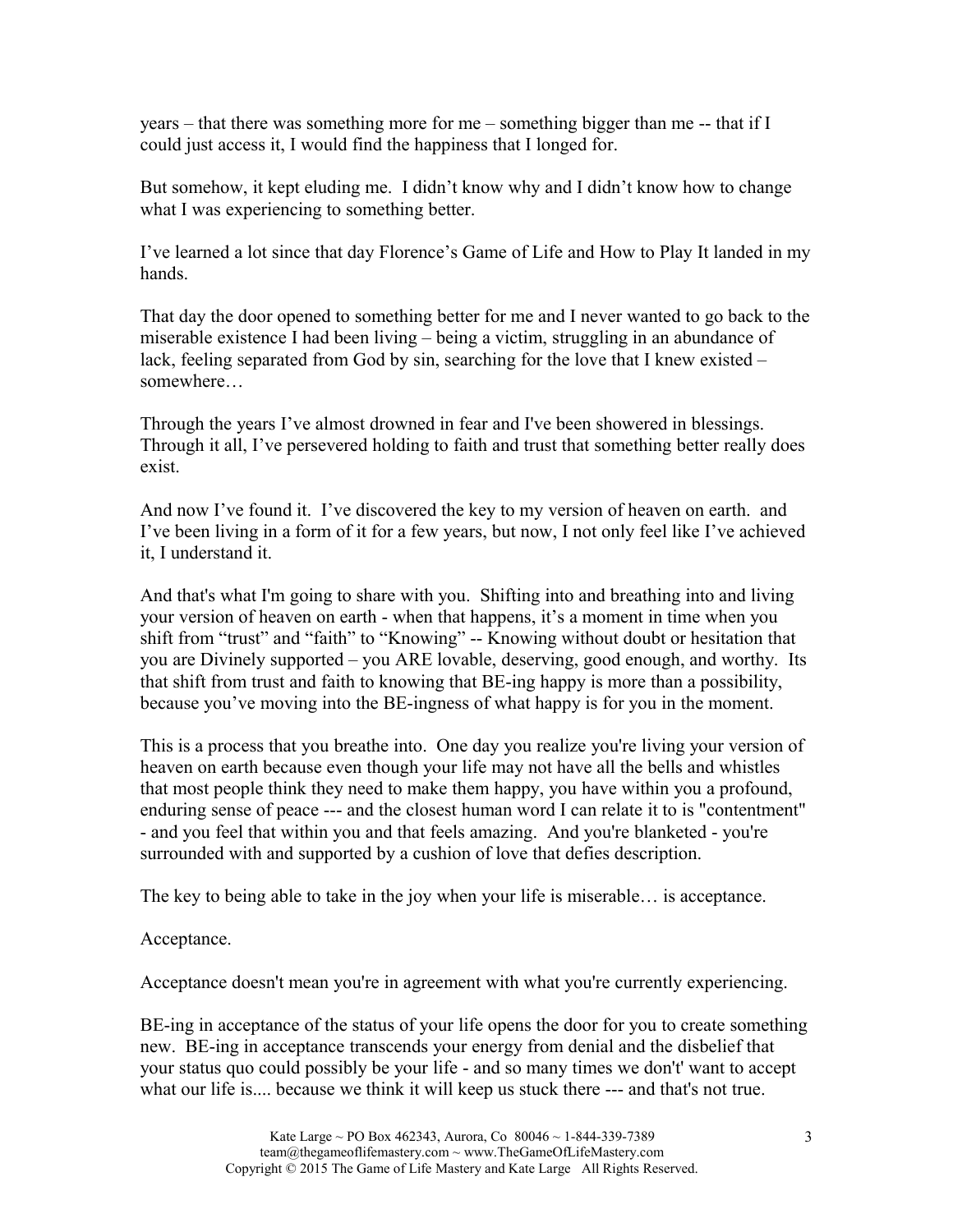BE-ing in acceptance of what your life is in this moment - pulls you into the present and restores your power to create a higher vibration of living.

I've been teaching acceptance and transformation for a long time. And every time I teach this program I ascend my energetic vibration to a level I've never experienced before. And you will experience that too, every time you revisit Florence's work - whether you participate in your Lifetime Membership of this program every time its presented - or you just pick up the book and read it.

No matter where we are on our spiritual path, there is always another level of expansion to experience. I believe if we ascend them all – raising our energy to the highest vibration possible, then we will – poof – simply cease to exist in human form – we will be "beamed up" to a frequency of existence that ascends human form.

The energy of acceptance begins the dissolution of the pain that has been our staple while inhabiting a human body. Acceptance sets the wheels in motion to ascend your current experience and open the door to a new experience.

## **So today, I want to ask you to step back as the observer of your life and simply accept it - whatever it is.**

Know that you cannot control what other people say or do.

The only one you have any control over is YOU and you've made the choice to transcend the pain of this physical world. You've made a commitment to yourself to heal the fear within you and reconnect with your Higher Self to live into your version of heaven on earth.

By accepting your life as it is, you'll open the door to get really clear on what you do like and what you do not like.

## **Non-Resistance**

So lets talk about non-resistance. *What IS Non-Resistance?* 

Non-resistance is feeling-no-Resistance. Florence used the example of how water is perfectly non-resistant.

Things happen in your life and you either flow with it or you feel resistance to it. This is your human reality in continual interaction with cause and effect.

You know what resistance feels like now - and when you feel resistance in your body its your sign that you're out of alignment energetically with your relationship to a person, event or situation. The resistance is an energy leak.

Write that down - "Resistance is an Energy Leak."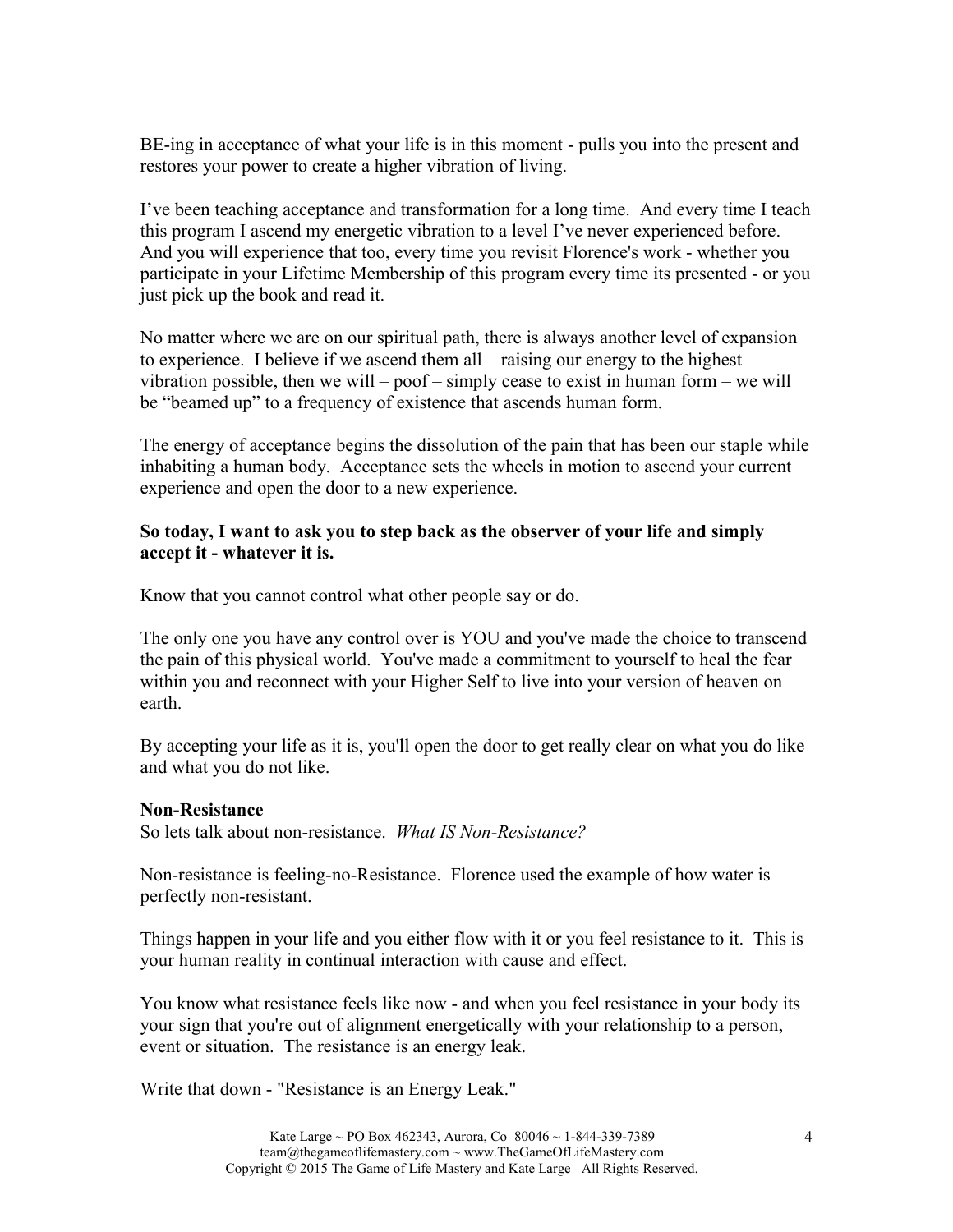When we feel resistance within our body, our higher vibration of love energy is leaking our energy is draining and we're shifting back into less than love energy. You'll find in the Mastery Tool Library a PDF file called Energy Leaks that will help you identify when your energy is leaking.

We cannot control what other people say or do. So our control - and some people don't like the word control, but it's really important here... Our power of control - is in being non-resistant to our relationships with other people, events and life situations.

Some people look at being non-resistant as giving your control away - but BE-ing nonresistant is where your *Power IS!*

Write that down - *MY power is in being non-resistant.*

Being non-resistant doesn't mean that you don't care or you're giving up. BE-ing nonresistant shifts your energy from anxious to peaceful, calm assertive love or above energy. From this vibration you will have clarity - and you'll have the power to BE Happy more consistently. As a result you'll be able to create the highest possible outcome in relationships, life situations and manifesting material things.

Being non-resistant dissolves anxiety, anger and frustration. Being non-resistant eliminates the feelings of being helpless and powerless.

Being non-resistant means transmuting the energy of painful desperation energy surrounding what you want to take your power back!

Your access to your limitless supply of creation energy lies within BE-ing non-resistant and... its an energetic choice.

We've been talking about and looking at the vibration of our energy for a few weeks now. As a result you've been seeing that when you're resistant to situations, you feel like you have no power - you feel like you're helpless.

When you become non-resistant, you no longer feel helpless and powerless and you produce the opportunity to create a higher outcome.

And... options and opportunities that you did not see before are then revealed to you.

When it comes to creating something new in our lives, its our human nature to want to know the "how" something is going to happen and we want to micro-manage the way the universe delivers.

When we get clear and detailed about something we want, what we're really doing is getting clear on the energy of it.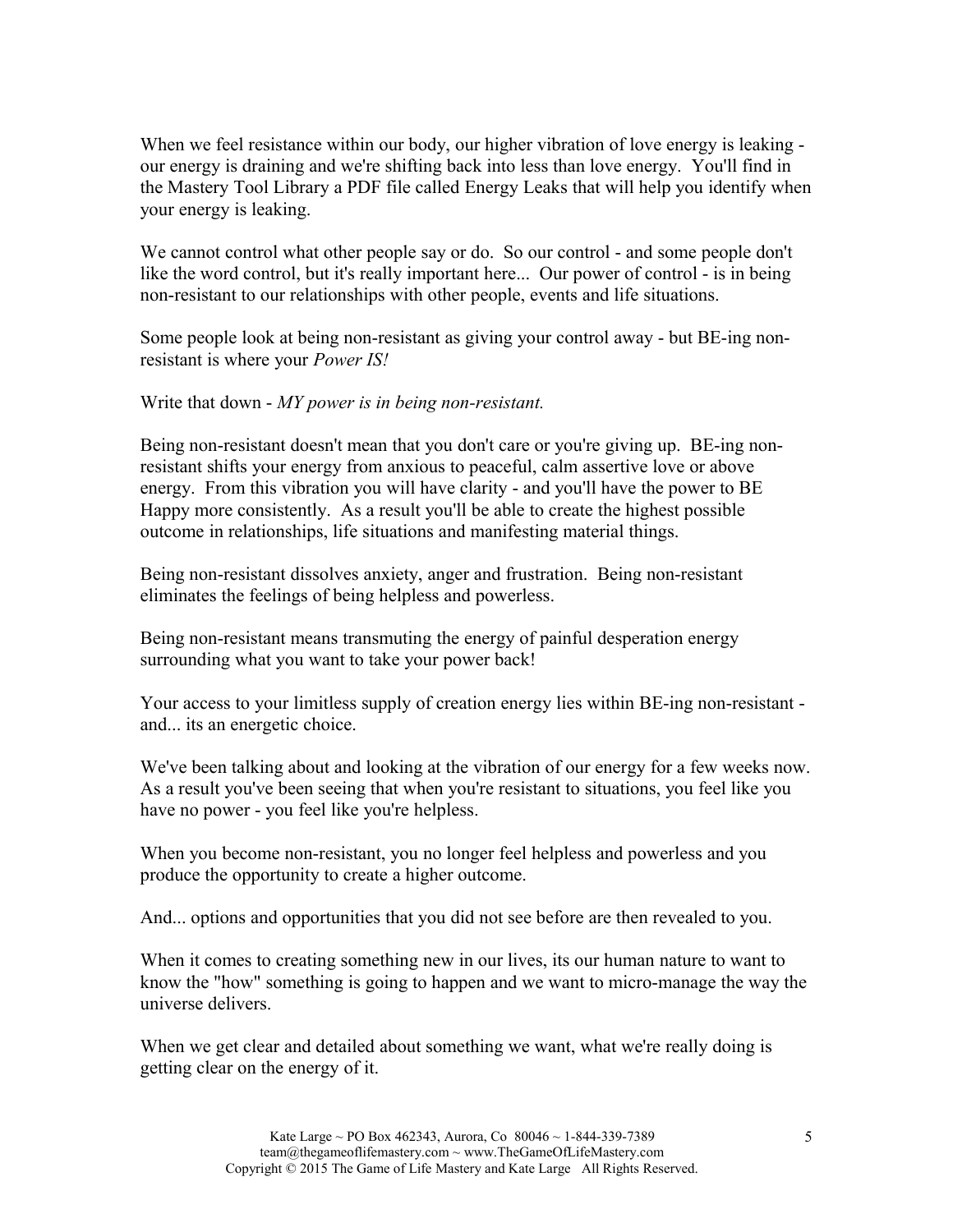From the state of BE-ing non-resistant we're then flowing in grace and ease - we're able to then allow what we want to form as the highest possible outcome - we're able to allow that to manifest - whatever that is.

#### **The Energy of Thoughts and Words**

Now lets explore the power of our thoughts and words. We want to really get our minds around this fact: The energy behind your thoughts and words create an energetic container and that container molds formless matter into form that results in the experiences of your life.

Write this down - if you're reading the transcript, underline, highlight and STAR this because its really important!

The energy --- behind your thoughts and words create an energetic container that molds formless matter into form that results in the experiences of your life.

The energy of our thoughts and words is magnetic and powerful - the question is, is the energy of love or above creating something wonderful or is it of fear and toxic creating disaster?

We do this all the time - saying words that create a reality that we really don't want. Using words without conscious thought to the energy that they hold.

Right now, lets look at the energy of our words and get really clear on their vibration.

Let me ask you this... In the past few weeks, have you made this statement, "I'm tired"? Because of the energy that's fluctuating around the planet, I'd say, you probably have. As your body has been working to align with the new energy, if you haven't been grounding enough, you've been exhausted. I would guess that "I'm tired" or "I'm exhausted" have been in your thoughts whether you've actually verbalized them or not.

And what about these power nuggets for creating negative outcomes: "I'm lonely" or "I'm tired of being broke" - "I can't afford this" - "I hate my job" - these are Negative Power Nuggets.

Have you said or thought any of these statements? More importantly, have you caught yourself saying them?

They all hold negative, less than love energy - and they're just as powerful as positive statements.

The "key" to changing this negative, low vibratory path is to catch yourself using these kinds of negative thoughts and statements, identifying the energy and shifting out of it into love or above.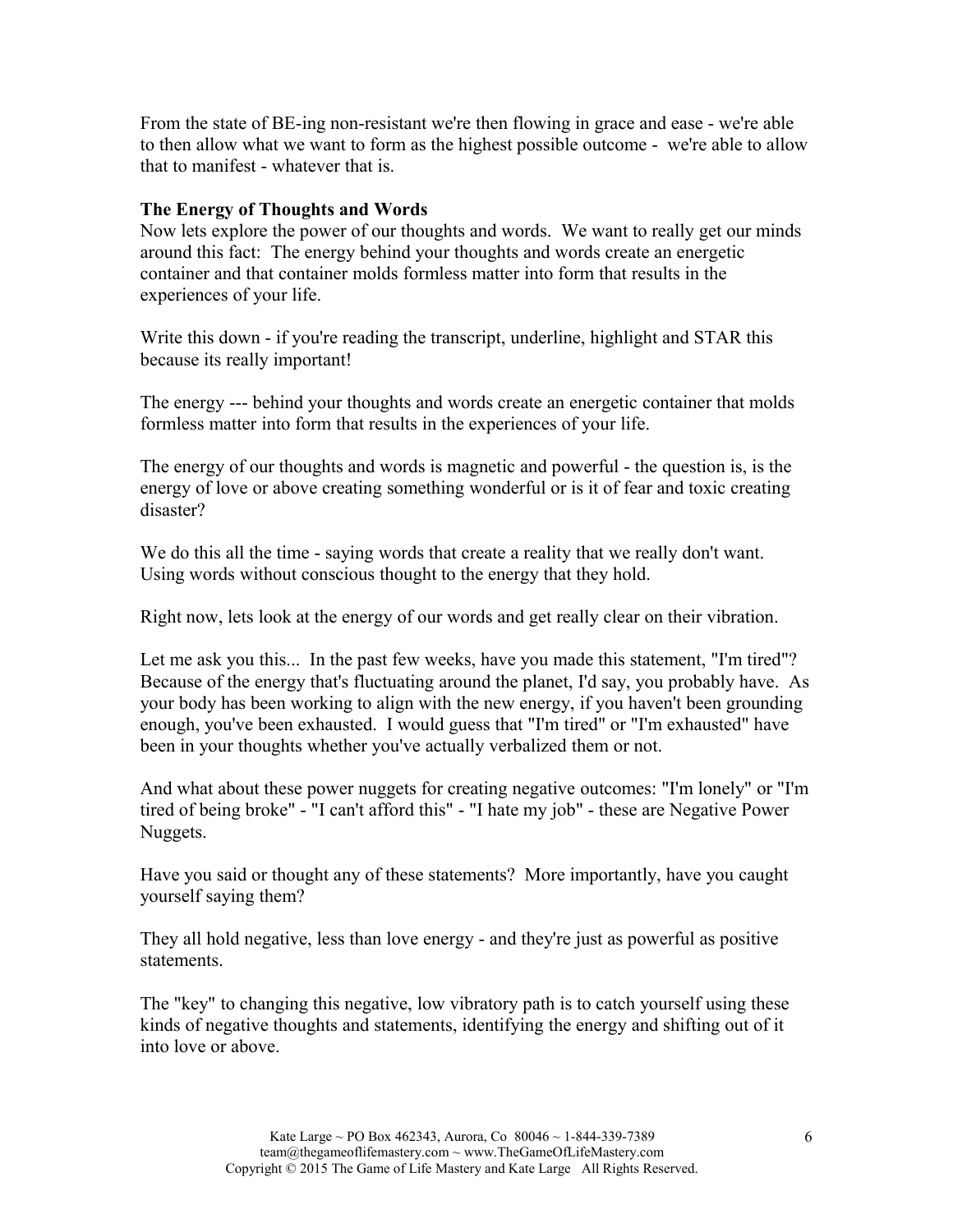I want to ask you to please set the intention to be consciously aware of these types of thoughts and words. Identify any phrases you use that are negative and hold the less than love energy - something that you're creating for yourself that you don't like and post it in the Facebook community - so we can support you to change that energy. Also post the words, thoughts or tools you're using to shift your energy into the higher state of love. If you need help shifting your energy, please ask for help, we're here to support you!

I just want to mention here very quickly about the word "Not" - when we say, "I don't want fill in the blank  $\blacksquare$  - we're holding - in our bodies a very strong energy of something we DO NOT WANT - its a less than love energy and we REALLY don't want it, but we're embracing that "Don't Want Energy" with both hands, so most of the time we create exactly what we Do Not Want - if we don't catch ourselves and shift our energy. The universe matches energy to energy - regardless of saying the word not.

We use our words to express our energetic vibration. Our words hold that energy.

Many people say Affirmations don't work - what works is the energy behind them, so define your energy - is your vibration of the energy you Do-Not want to experience? Or the energy you do want to experience?

## **Fake it till you make it**

I want to address the statement: Fake it till you make it.

When we set our intention to create something that is no-where in sight, some people may look at this energy shift to be "Faking it till you make it."

But the reality is, you don't want to FAKE anything. You really want to shift your energy into whatever it is that you wish to BE.

Faking it is saying what you want and affirming what you want **without** the energy of what it would feel like to *have what you want behind it - its just lip service.*

To create something new or different, to create something better - to transform the current life you have now into something so darn awesome that you love getting out of the bed in the mornings - because its time to party - only requires that one simple first step:

## *Expand your consciousness and awareness into the energy of what it would FEEL like to be --- do --- and have what makes your heart sing with joy - when there is no sign of the changes you wish to experience --- in sight!*

If you want a new job or to create your own business, then shift your energy into what it would FEEL like to have that new job or to have your own business!

If you want to move to a new house, then shift your energy into what it would FEEL like to move into that new house! That's what I did when we were looking for a new home - I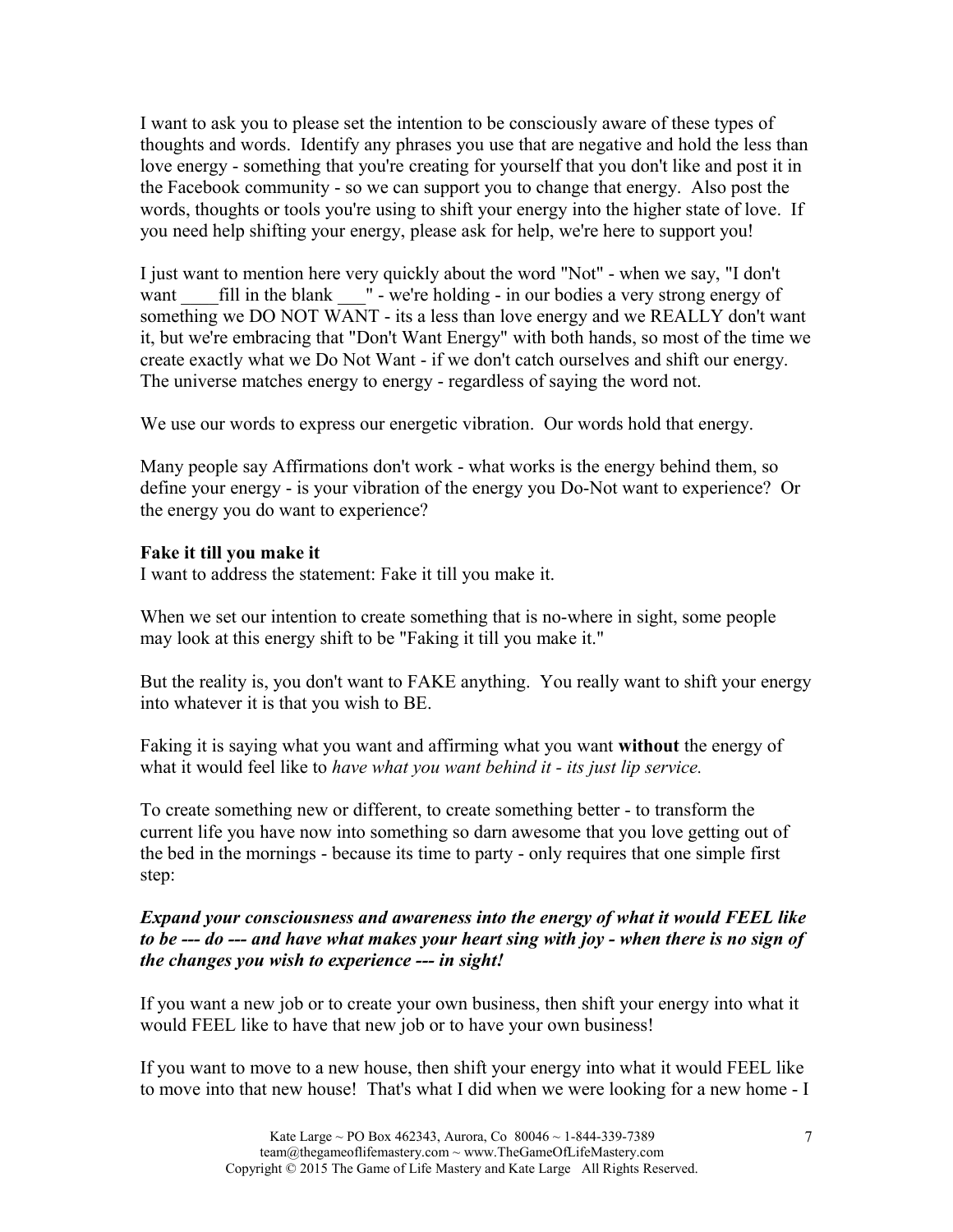couldn't get to what it would look like - I didn't know what it was going to look like didn't really care what it would look like, but I knew what I wanted it to FEEL like and it was easy - EASY - to BE the energy of what it would FEEL Like! And here we are in a beautiful house that we moved into a year go in June.

If you want a loving relationship, then shift your energy into what it would FEEL like to experience that loving relationship!

If you want more cash flow, then shift your energy into what it would FEEL like to have increased cash flow! What would it FEEL like to have a wallet crammed, jammed with high value bills - hundreds and fifties and twenties - not just ones? What would that FEEL like?

Faking it would be wanting and affirming a new job or business, but focusing on how much you hate the job you have - or focusing on the despair you feel at not having a job or your own business - instead of shifting into the energy of what it would *Feel like* to have the new job - or business.

Faking it would be affirming and wanting to move to a new house, but focusing on feeling stuck because of money or ability to move instead of shifting into the energy of what it would *Feel like* to move into the house you love.

Faking it would be wanting and affirming a new loving relationship, but focusing on how you do NOT have a loving relationship - instead of shifting into the energy of what it would *Feel like* to have a loving relationship.

Faking it would be wanting and affirming increased financial flow, but focusing on how broke you feel, or how little money you have instead of focusing on what it would *Feel like* to have more money than you can spend!

If you have trouble shifting your energy around money - keep in mind that what you want money for is what it buys for you - freedom from obligations, vacation, new home, new car, car that's reliable, clothes that are stylish and fit well, great food. Shift your energy around money to what it would be like to HAVE what money buys for you.

When you change a statement or thought like "I'm tired" to "I'm EXCELLENT" ---the vibration of "I'm Excellent" holds an energetic value so you shift into the energy of what it would FEEL like to BE Excellent, you're not "Faking" it.... and you're not "Lying" to yourself.

## What you're doing is *shaping the creation energy within you to form a "New-Reality of Experience" outside of you.*

You're setting the foundation to LIVE INTO the energy of what you wish to create - and when you do that - when you consistently stay present in that energy of what it would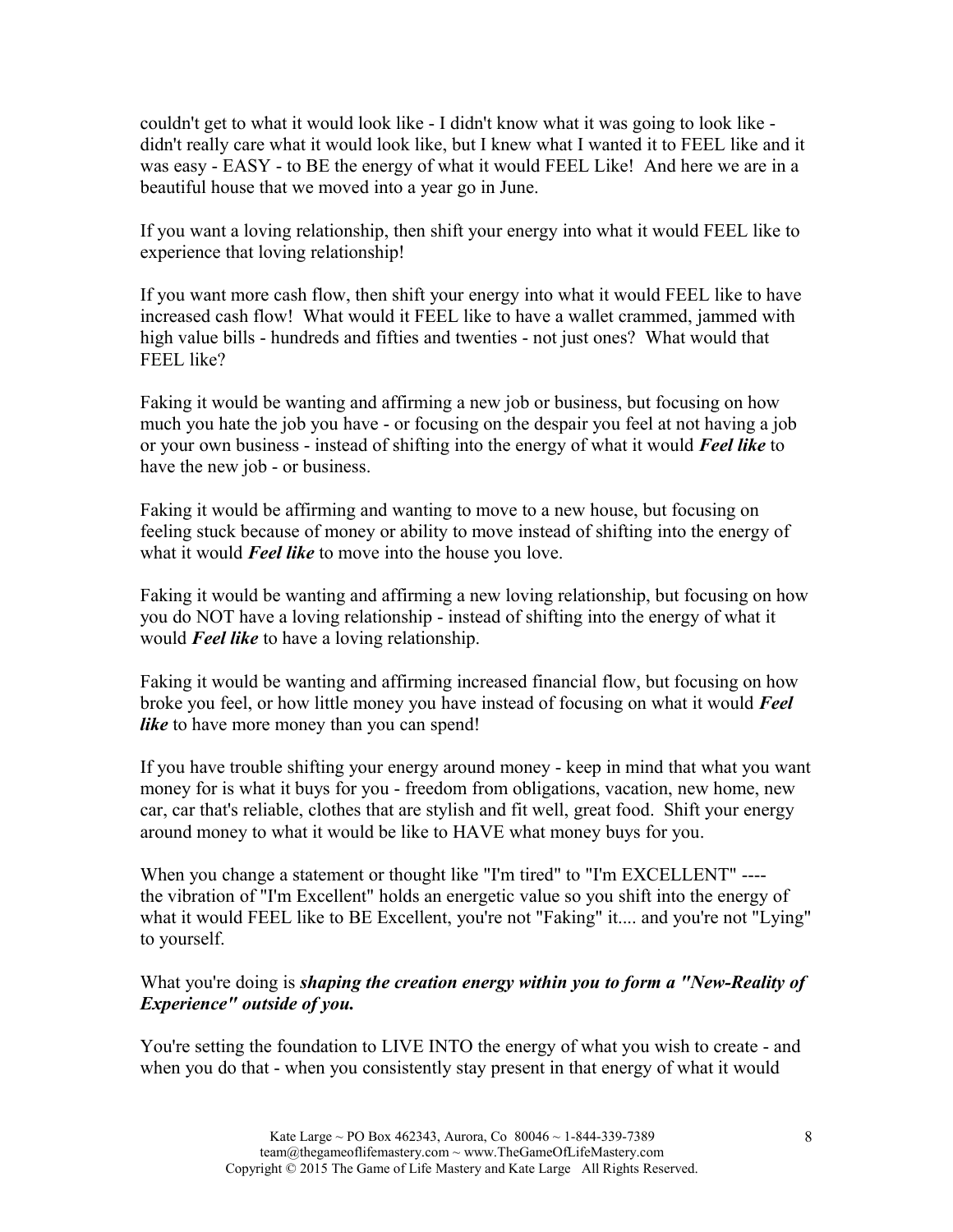FEEL like to have what you want as much as humanly possible... **that creation becomes inevitable!**

Beginning with a thought of what you wish to BE, Do or Have - you choose and anchor the energy of what you wish to experience.

You form the thought and that thought --- begins the shaping of raw physical energy into form!

Again, this is NOT lying to yourself - or even faking it.

This - is - creating - a - new - reality.

And you do this with Everything!

A new job.

A new home.

A new relationship - or improving on your relationships.

A healthier body.

A more intimate relationship with God, Source and your Higher Self and Angelic A-Team.

When you set the intention for what you wish to experience - shift your body into a Full Body Yes energy --- experiencing within your body what you wish to be, do or have, you're not faking it - you're setting the wheels into motion to create the energy within you as an external experience.

# **Affirmations**

And one very powerful tool is to use the energy container of Affirmations. Affirmations are positive statements designed to help us create and maintain an energy within us to create something we want - when there's no sign of it in sight!

Remember... you don't need to know what that job, house, relationship, or even money will LOOK like - what you need to know is what it will FEEL like!

If you can see it all in your mind's eye too, its just an added bonus! The Most-Important thing is to SHIFT your ENERGY into what it feels like!

Affirmations aren't just statements to help you fake it till you make it – they are **Statement-Containers** of profound, deep Creation Energy. That's why you want to word your affirmation in such a way that it HOLDS the energy you wish to experience!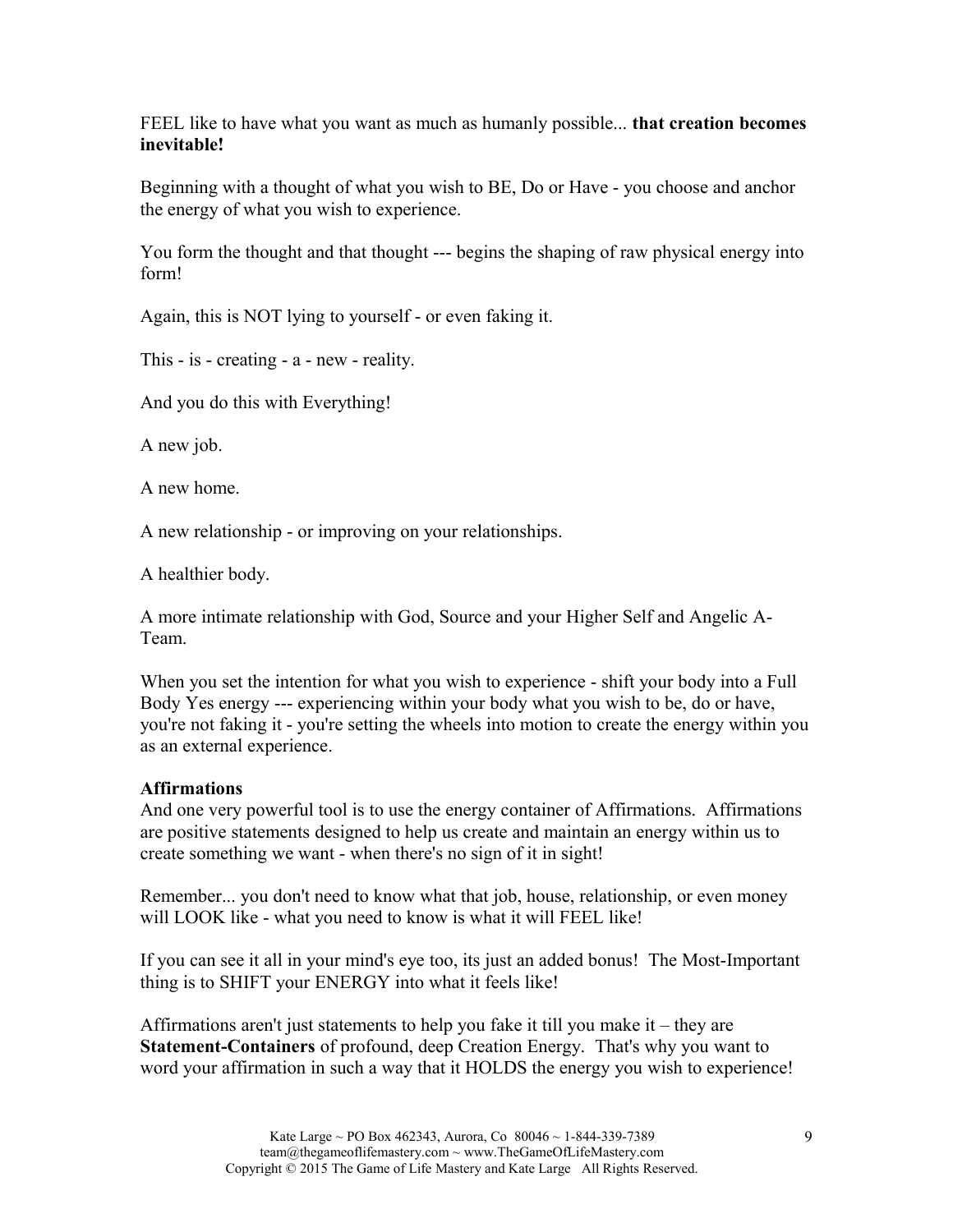Affirmations ascend the power of your words to a new extraordinary level!

Affirmations worded properly are the muscle to shape your creation energy and manifest what you want into your reality.

Dr. Anne Marie Evers tells us that: *"Affirmations when properly done Always Work!"*

Dr. Anne Marie Evers IS the Affirmation Doctor - she's been using affirmations to create miracles in her life for 60+ years! And she teaches us to add the Safety Clause to our affirmation energy containers - and that Safety Clause is this: **for the highest good of all parties concerned, thank you, thank you, thank you!**

Adding "for the highest good of all parties concerned, thank you, thank you, thank you" anchors the energy and infuses it with love for all.

The physical world teaches us that wanting things for ourselves is selfish - so if you're feeling some guilt through your judgment - and that's ok - you're human - that's ok - if you're feeling some guilt that wanting something is selfish - I get that. The safety clause, neutralizes that resistance energy of feeling selfish when you use it - for the highest good of all parties concerned, thank you, thank you, thank you - its not just for you, its for the highest good for all parties concerned - its perfect!

In Dr. Anne Marie Evers beautiful loving book of support, she shares with you exactly how to use the powerful energy of your words as affirmations to create everything - *and I mean everything that you wish for.*

AND... using an affirmation from the highest vibration of love possible, takes the sting out of demanding what you want - because sometimes we feel uncomfortable demanding things from God. When you use your affirmations properly - from the energy of love or above that love or above energy that you want to be, have or do - and you include the safety clause - you powerfully claim into existence something for the highest good of all whatever that is.

I'm delighted to share with you that Dr. Anne Marie has given me permission to share with you her Master Affirmation Contract and Magic Magnetic Circle from her book, *Affirmations: Your Passport to Happiness*. You may download a pdf file of both of these very powerful tools from the Membership website - from the Mastery Tool Library.

**The Affirmation Contract is:** A proven method to get really clear about what you want and anchor your intention by placing your order to the universe to be, do and have what you want. Its a contract you enter into with yourself, binding the energy of what you want to create throughout your body to externalize it as your reality.

**The Magic Magnetic Circle is:** A powerful affirmation to set your intention for your day - or *realign* your intention for your day. It utilizes your senses to fully shift into and anchor the energy that you wish to be in and the energy you want to attract to you. The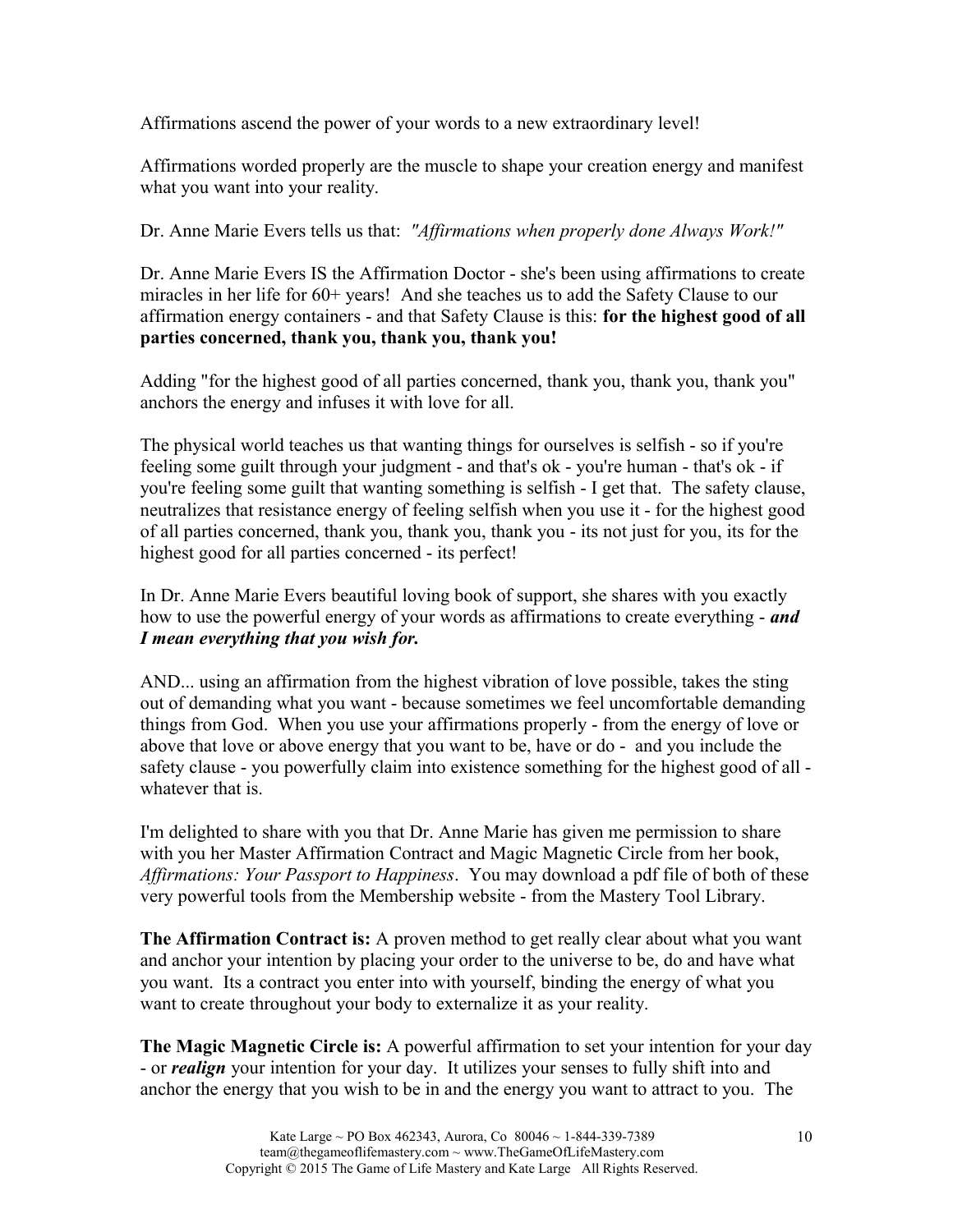PDF file contains the full directions on how to use this powerful action tool. Be sure to download them from the mastery website.

In order for your affirmations to be the most powerful you must be in full energetic alignment - your conscious, subconscious and superconscious - and that's where rewriting those neural pathways come into play - if you feel resistance, you know you're out of alignment and there is less than love energy that you MUST address - because its holding you back!

To create affirmations that Always Work:

1. Get really clear on what you want and what it would *feel like to have, be or do what it is you want.*

2. Create a positive statement that reflects that energy - and TEST it - if you feel any resistance in your body, address it immediately either by re-writing the affirmation or neutralizing and healing the resistant energy! You'll know from the feeling - that feeling of the energy which one to do.

3. Use the affirmation to help you stay in the highest vibration of love and joy possible the energy of what it would FEEL like to receive what it is you want. And its not that you're asking God or the universe over and over and over again for something. Its helping you to maintain your energy - that's what the Affirmation is for - to help YOU maintain your energy!

And I want to highly recommend the book *Affirmations, Your Passport to Happiness* by Dr. Anne Marie Evers.

# **The Power of BLESSING**

Florence teaches of the power of blessing some-one or some-thing. Lets face it things happen in our lives that we're not in agreement with. Things that cause us to feel uncomfortable - that uncomfortable resistance that's in our bodies - its a flag that we're not in love energy.

Florence talks about the man who wanted to sell the machine on page 51 of the workbook. The man had a machine to sell, but there was a competitor on the scene who also had a machine.

Florence instructed the man to Bless his competitor and she claimed that the right machine would be sold by the right man, to the right man.

By blessing his competitor, a really significant event occurred:

When the man blessed his competitor, sincerely from his heart, he raised his energy to the highest state of love possible - when you bless someone, you're sending them love energy.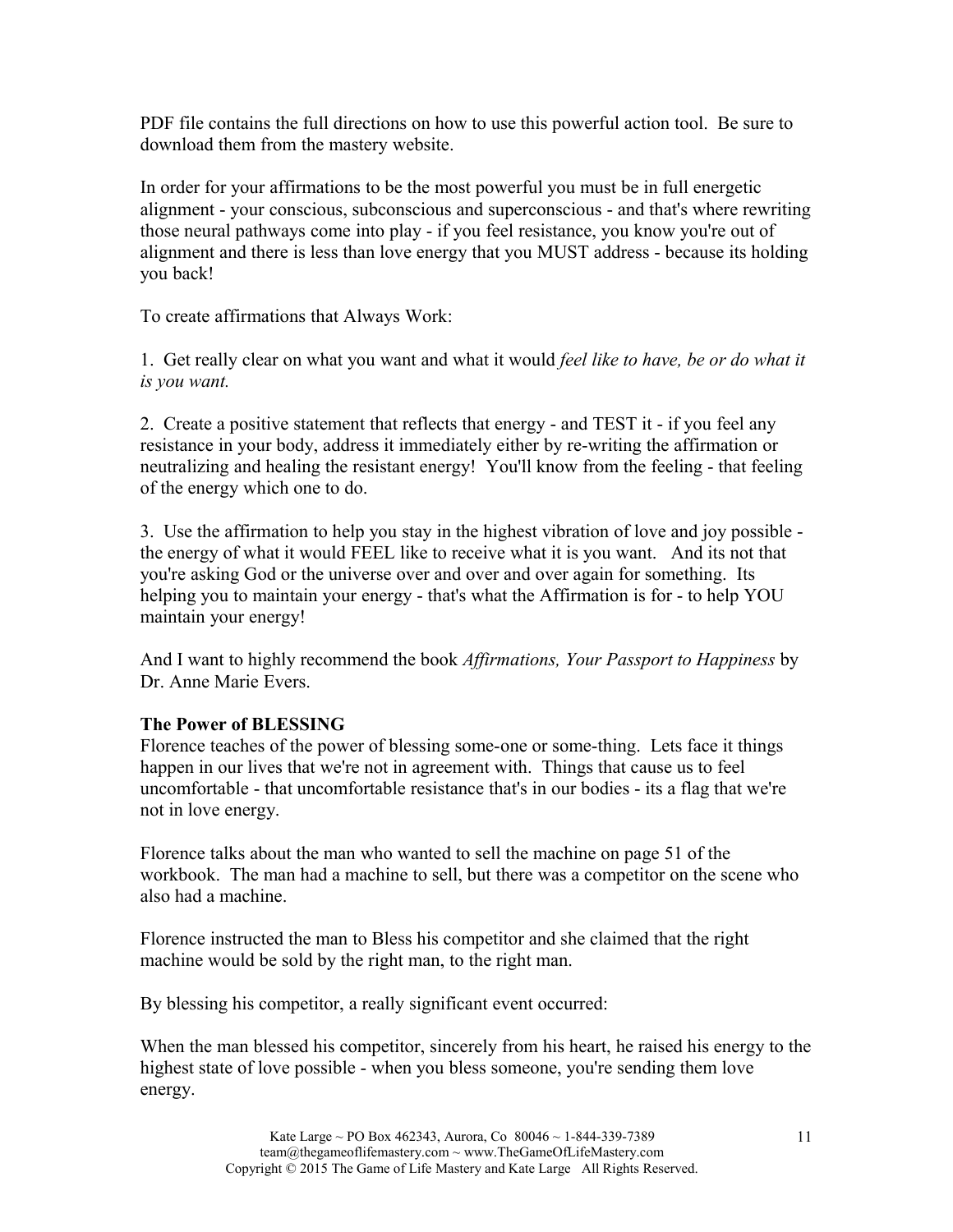And remember, fear cannot exist in the vibration of love - so by blessing the competitor, the man took his power back and stood fearlessly, fully in his power to create the highest possible outcome as his reality. AND by sending blessing and sending love sincerely from his heart, he was then NON-Resistant to the outcome - there was no anxiety or fear surrounding the outcome.

Blessing some-one or some-thing sincerely - SINCERELY - from your heart wipes out fear within you. As Florence points out, blessing someone sincerely from your heart destroys the enemy of fear within you and the truth is that our only REAL enemy is the fear within us.

Florence knew that all her students - everyone she met - everyone walking the soils of Mother Earth is capable of creating the highest possible outcome as their reality.

I believe that of you - you - listening to my voice right now, whether you're listening live to the call or to the recording. I hold that safe space for you to step into and claim your power, forming and shaping energy to create everything that your heart desires.

I KNOW its possible for you!

#### **Energy Shift Exercise**

So... right now together, we're going to shift our energy into the highest possible state of love and set into motion the transformation of the less than joy filled areas of our lives. We'll begin by quieting our minds...

Get comfortable...

*Place your feet flat on the floor. With your hands gently in your lap, close your eyes.*

*Focus your attention on your heart and take a deep breath and slowly shift your focus to gratitude of the blessings in your life. Embrace things that you are grateful for. Feel the surge and joy of gratitude.* 

*Ask yourself these questions – don't try to answer, just ask: Who am I? What do I want? What's my purpose? What makes me happy?*

*Now simply allow yourself to be aware of your physical body. Your hands in your lap – your feet flat on the floor.*

*Now focus again on your heart – allow yourself to hear the beating of your heart as a sound or feel it as a sensation.*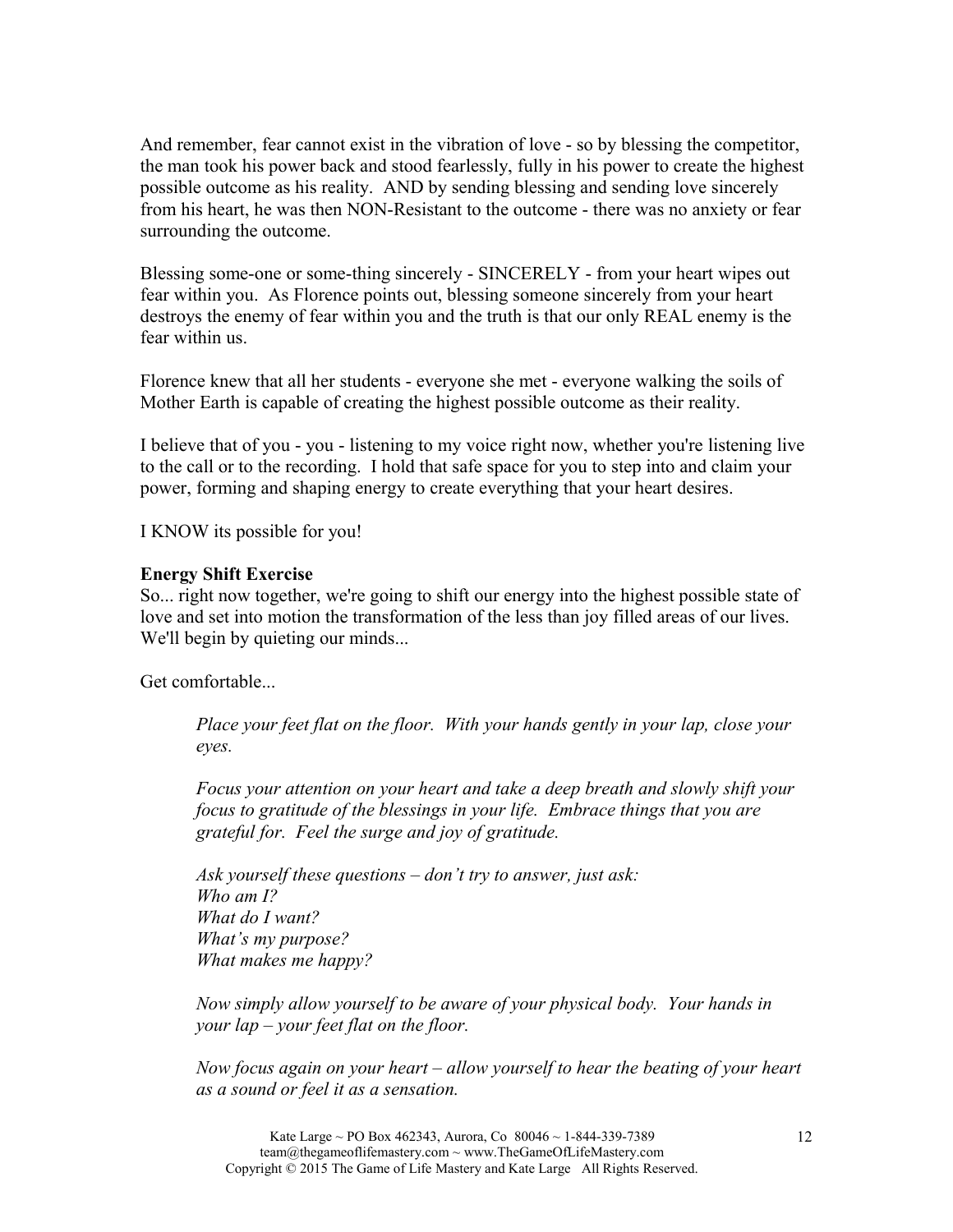#### *Take a deep breath and we'll ground.*

With another deep breath allow roots from your feet to travel down into Mother Earth down to the core light of healing love within her.

Take a deep breath and pull that healing light of love up through the soils of Mother Earth to your feet, up through your legs to your heart.

With a deep breath, we want to ask our angels who are with us to come in really close, so that we may feel their energy - we feel the love they hold for us.

Take a deep breath and allow yourself to feel that love.

Love is everlasting so whether you're listening live or to the recording of this call, take the loving hands of the angels next to you as we form a circle - all of us together.

As we form the circle, holding hands with an angel on our left, and an angel on our right, we breathe deeply of the love energy...

The angels will hold this space for now and every time you participate in this experience.

We begin by sending love and blessings to each other - all those who are in our circle.

Breathe deeply and send love, send light, send hope, send the energy of possibility --- send blessings of love and light to you, to each and everyone around the circle.

I bless you sincerely from my heart and I hold you in the light of BE-ing fully capable of creating the highest possible outcome as the reality of your life.

I see you as the beautiful light BE-ing of possibility - of limitless possibility that you are now and always -------- no matter what is going on in your life at this moment...

I see you as you truly are... Powerful.... and fully capable of creating a new reality for yourself - your version of heaven on earth!

Breathe in the loving support from all who surround us - all those of the angelic realm and above - all those of this physical world that have come together in this program.

You're here where you're supposed to be in this place to expand your BE-ingness into Joy, Love and Light - you are one with the Creator of All That Is and you have the POWER to shape your energy into all that makes your heart sing with joy for the highest good of all concerned -- in all directions of time...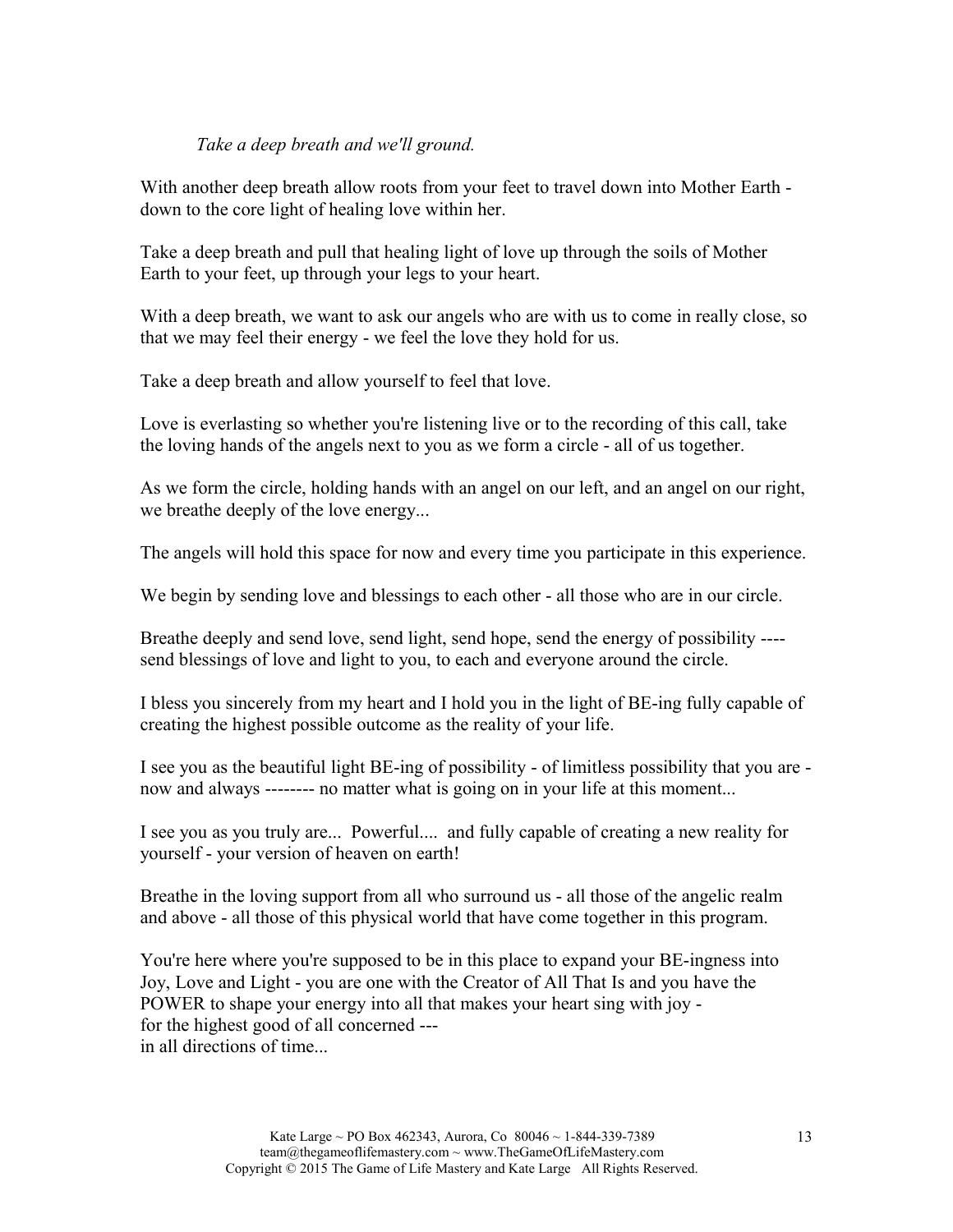Together, we magnify our power of joy filled creation brilliantly to manifest the highest vibration of love possible within our bodies... to radiate LOVE from within to without...

Breathe in the love of limitless possibility that you are!

Now, place in the center of the circle, your life - everything in your life - all the good stuff and all the not so good stuff - everything you wish to change.

Now, together, you and I send love - all the love of our hearts - the love of the highest possible outcome -- to your life that now peacefully rests in the center of the circle. The good things in your life expand into greatness and the less than love things in your life expand into love or above.

With a deep breath, claim your power to create the highest possible outcome as your reality in all areas of your life... Claim the loving energy of light that is yours to create as your reality... your version of heaven on earth...

...and the life that is yours in the center of the circle, fully transforms to the life that you love, the one that is the vibration of joy and happiness from the inside out - for the highest good of all - in all directions of time...

Breathe in deeply of this exciting, love energy...

Breathe in deeply the joy at experiencing what makes your heart sing with happiness...

Breathe in the loving blessings of our group who have come together as one from all across the soils and water of Mother Earth.

I send you love, I send you light, I hold you in the light of BE-ING fully capable of creating the highest possible outcome as your reality - now and always... no matter what your life looks like in this moment...

Claim.... what you wish to experience! And firmly anchor the energy of what you wish your life to BE...

Breathe in the love and embrace it to your heart...

Bring this love back with you - back to this moment in time...

We thank the angelic beings of love and light who have held this space of energy for us and I thank you, for holding this beautiful space.

Now we ground this energy firmly into the soils of Mother Earth down to the core light of healing love at her center... and with a deep breath, pull her vibrant healing light back up to your feet, up through your legs to your heart.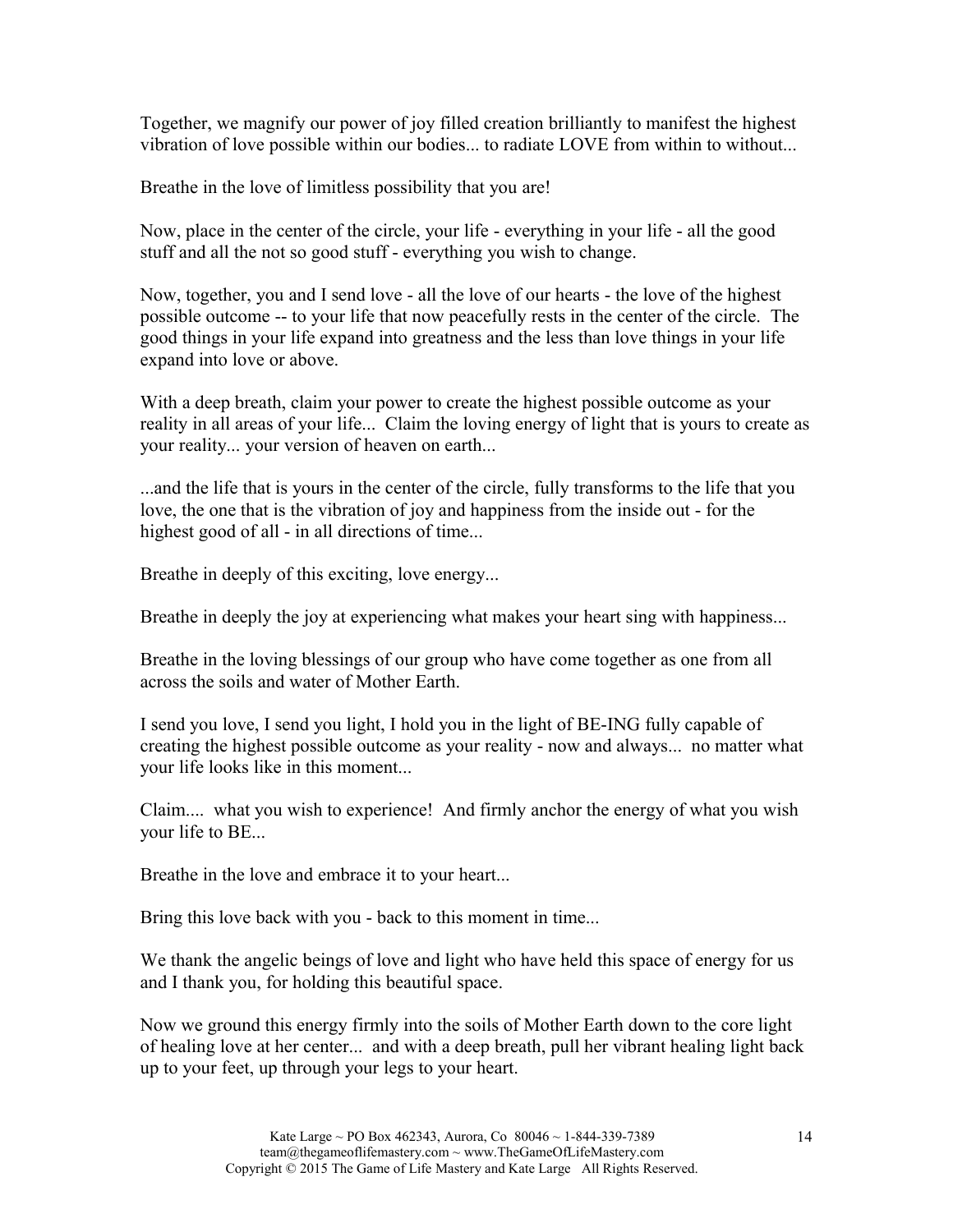Breathe deeply, firmly anchored in the powerful, loving energy that you are... and when you're ready... open your eyes...

## **Wrapping Up**

Know that you no longer need to "fake it till you make it..." -- know this. Now you understand the energy behind creating a new reality - whether that reality is something you WANT or something you do NOT Want - you're still creating your reality with every breath, every thought, every word through the energy behind it.

So... From this other side of understanding energy... what do you want to create first? Do you FEEL an expectancy of excitement at just how powerful you truly are and that, YES! you can create whatever you wish?

You're *Living the Dream* - your dream! If there's something about your dream that you're not happy with, make the decision now to transform it. Identify the energy you wish to be in and address the resistance energy between you and BE-ing that energy full time.

Our human brains typically have no concept of how truly powerful we are. Now its time to fully implement that power through your focused energy of love or above!!

These past few weeks, you've been getting really clear on what it is you want to create or transform in your life.

As you've been gaining this clarity, resistance has come up in your body and you've been addressing it - instead of stuffing it. If you've been in so much fear that you've stuffed it, don't beat yourself up - use your mastery tools to pull out the less than love energy of resistance and transmute it to love or above energy. If you need help, reach out in the Facebook community - we are here for you!

With the clarity of what you wish to create or transform in mind, I want to ask you to go to your Personal Journal Page in the workbook and write affirmations that ring true to your soul and embody the energy of what you wish to create.

Write them and test them to make sure they hold the energy of having already received whatever it is you wish to Be - Do - or Have! Use them to maintain your energy when there's no sign of the changes you wish to create in sight!

## **The Best-Day-Ever**

Florence states, "It is safe to say that all sickness and unhappiness come from the violation of the **law of love."**

When you bless those that harm you, when you bless life situations that zap you and drain your bliss, when you bless these people and/or events sincerely from your heart, you shift your energy into the highest state of love possible for your human body... and when you do that... you bring in the light and fear cannot exist in the light of love there is no room for it.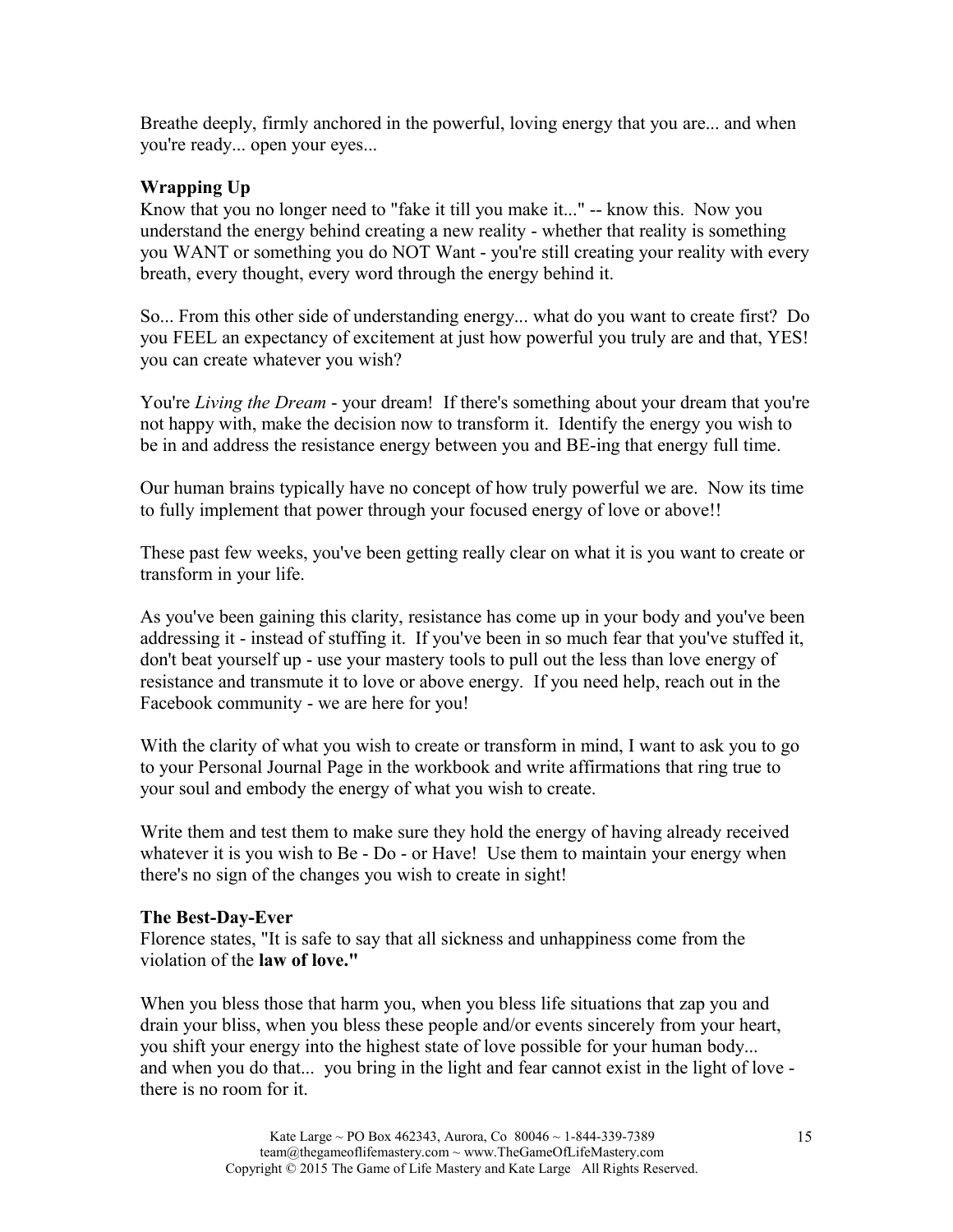The light illuminates the darkness...

Then there you stand in your power with the world at your feet, awaiting your command to create more that is of your love energy.

I want to suggest prior to going to bed, before going to sleep, get really clear on what energy you want to BE in. Get really clear on what it would FEEL like to experience whatever it is you want to be, do or have - whatever you want to transform or create. Get really clear on that FEELING.

If you sense resistance in your body, use your tools - to dissipate the darkness of fear within you with your light. And give your worries to your Worry Angel.

Ask you dream guides to help you process through less than love energy while you're sleeping and only remember what will help you in your waking hours. And if you're not familiar with your dream guides - go to the Mastery Tool Expert - and listen to the recording with Lynette Turner - that's in the mastery website. She tells us all about our dream angels and dream guides.

Then when you fall asleep, you'll be in the highest vibration of love possible.

Then when you wake up, define your energy level and shift into the highest vibration of love possible. Set your intention for the day - whatever you wish to have - my favorite wake up affirmation is: *This is the BEST-DAY-EVER!* 

The Best-Day-Ever really resonates with me - its my favorite Positive Power Nugget, but you choose what resonates with you and access that energy before you ever get out of bed - create your Positive Power Nugget - and use it!

Send LOVE to your day - you may want to use the Shift Your Energy to Love meditation to send love to every aspect of your day - send all the love of your heart with sincere blessings and anchor the love of what you wish to experience!

It only takes a few days to make this, your new normal process of waking and stepping excitedly into your day - even for those of you who don't like mornings...

Remember, you're not faking it till you make it - and you're not lying to yourself You're creating a new reality when you shift into the energy of what it *feels like to be, do and have what you want*.

Monitor your thoughts and words to maintain the love or above energy as much as you possibly can and use the magical energy of affirmations - remember: *"Affirmations when properly done Always Work!"*